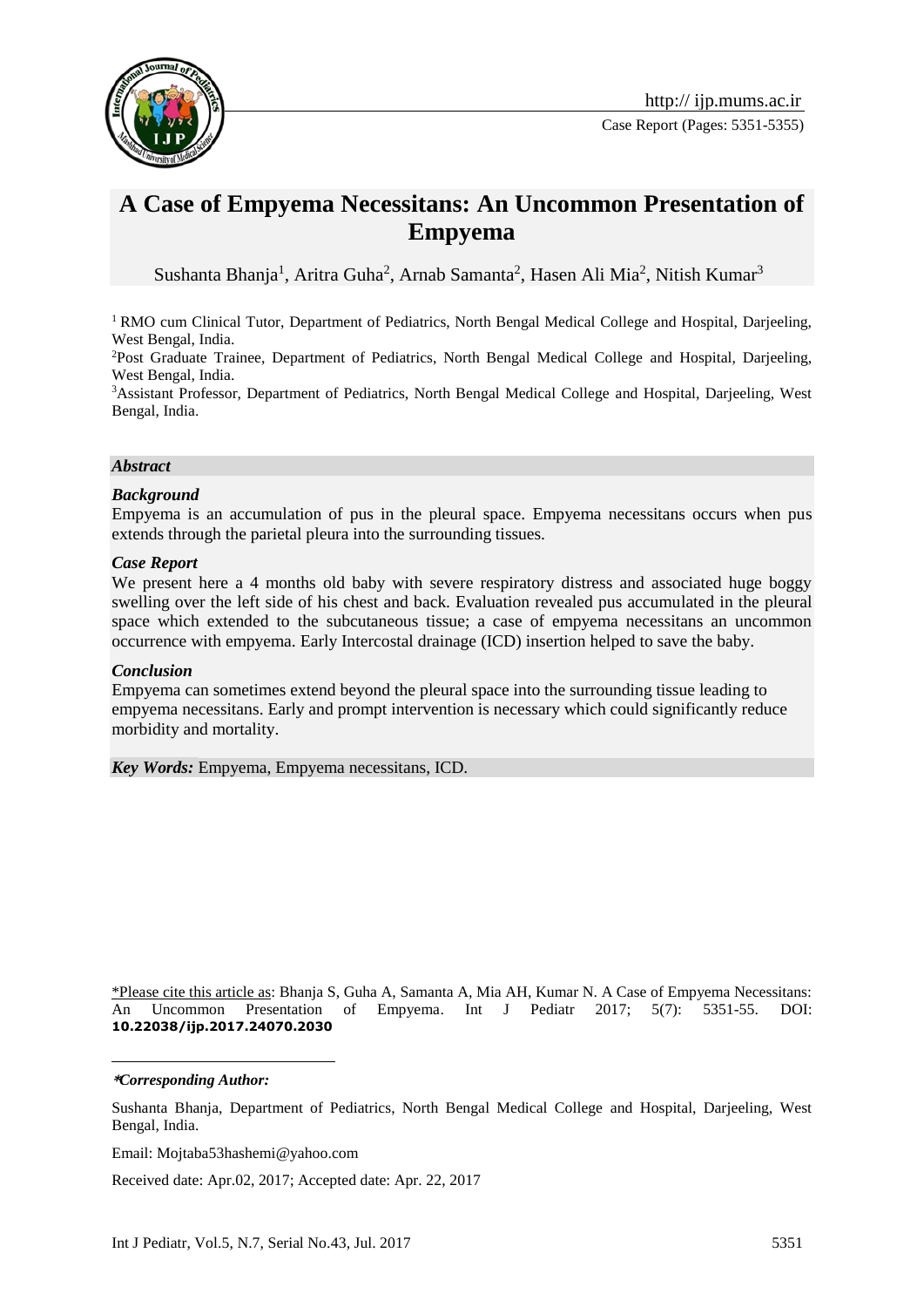## **1- INTRODUCTION**

 Empyema is accumulation of pus in the pleural space. Most commonly associated with Pneumonia caused by Streptococcus pneumoniae, although Staphylococcus aureus is the most common in the developing countries and Asia (1).

Empyema necessitans occurs when empyema extends through the parietal pleura into the surrounding tissues. Empyema necessitans has become a rare occurrence in present day due to routine drainage and antibiotic use (2). It is a rare and long term complication usually seen in poorly controlled or uncontrolled cases or often in patients with immunocompromised states as evidenced in most recent literature.

## **2- CASE REPORT**

 A male baby, resident of Dakshin Dinajpur, West Bengal- India, having uneventful perinatal period presented to us at 4 months of age with history of low grade fever for 7 days, respiratory distress for 3 days, and a boggy swelling over sides and back of left chest for 2 days.

On examination the baby had severe distress with respiratory rate 88/min, air entry on the left side grossly diminished, suprasternal suction and chest retractions .There was a pulsatile boggy swelling with engorged veins over the chest (**Figure.1**).

Oxygen Saturation  $(SpO<sub>2</sub>)$  84% with oxygen Chest X-ray showed a homogeneous opacity of the whole of the left lung field with no remarkable costophrenic or cardiophrenic angle**,** with the heart shifted to the right and gross midline shifting of the trachea to the right.

The homogenous opacity extended beyond the ribs and involved the subcutaneous space of the left hemithorax. An immediate intercostal drain was inserted within hours of admission following which the baby was stabilized in pediatric intensive care unit (PICU).

A repeat chest X-ray showed resolution. He was managed with IV antibiotics. Routine blood investigations were within normal range except leukocytosis. Pleural fluid study showed 20,000 cells/cumm with degenerated polymorphs, lymphocytes and histiocyte, protein 5.12 gm/dl, sugar 43 mg/dl, acid-fast bacteria (AFB) negative and no malignant cells were seen. Both blood and pus culture showed no growth.

High-resolution computed tomography (HRCT) chest showed collapse consolidation of left lower lobe and consolidation of right upper lobe, with empyema on the left side associated with pleural thickening.

Chest drain was removed eventually, and the baby was continued on antibiotics for 21 days. Baby was eventually discharged in a stable and active condition (**Figure. 2**) and referred to a cardiothoracic surgeon for further follow-up and management.

Prompt action and immediate intervention helped preventing what could have been a fatal outcome for this patient. Chest radiograph series (**Figure.3**) shows the evolution pattern of the empyema.

- On the day of presentation,
- 12 hours after chest drain insertion,
- After chest drain removal,
- $\bullet$  4 After 21 day antibiotic.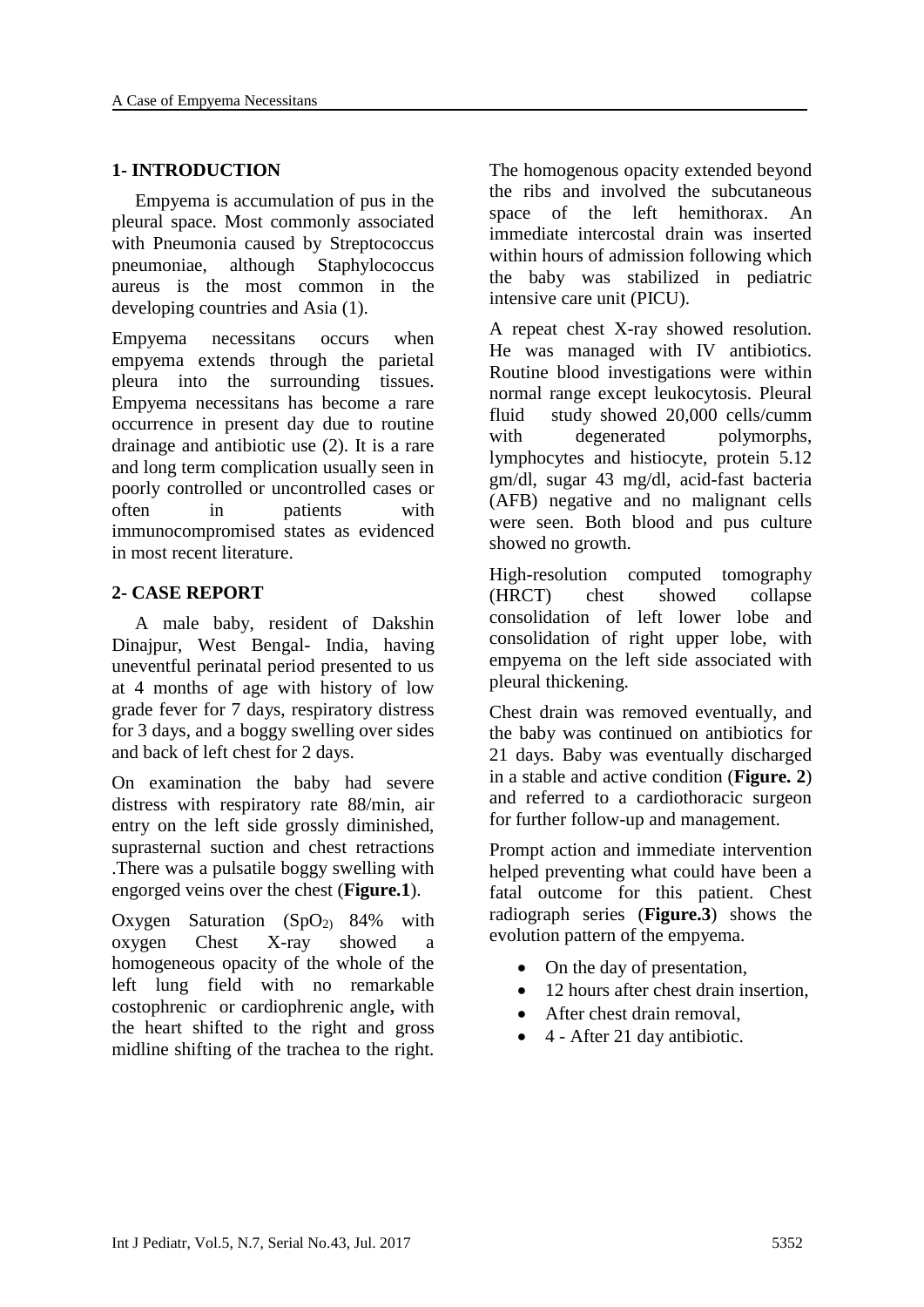

**Fig.1**: Child presenting with boggy swelling over chest with venous prominence.



**Fig.2**: Baby at the time of discharge.



**Fig.3**: Chest radiograph series showing the evolution pattern of the empyema.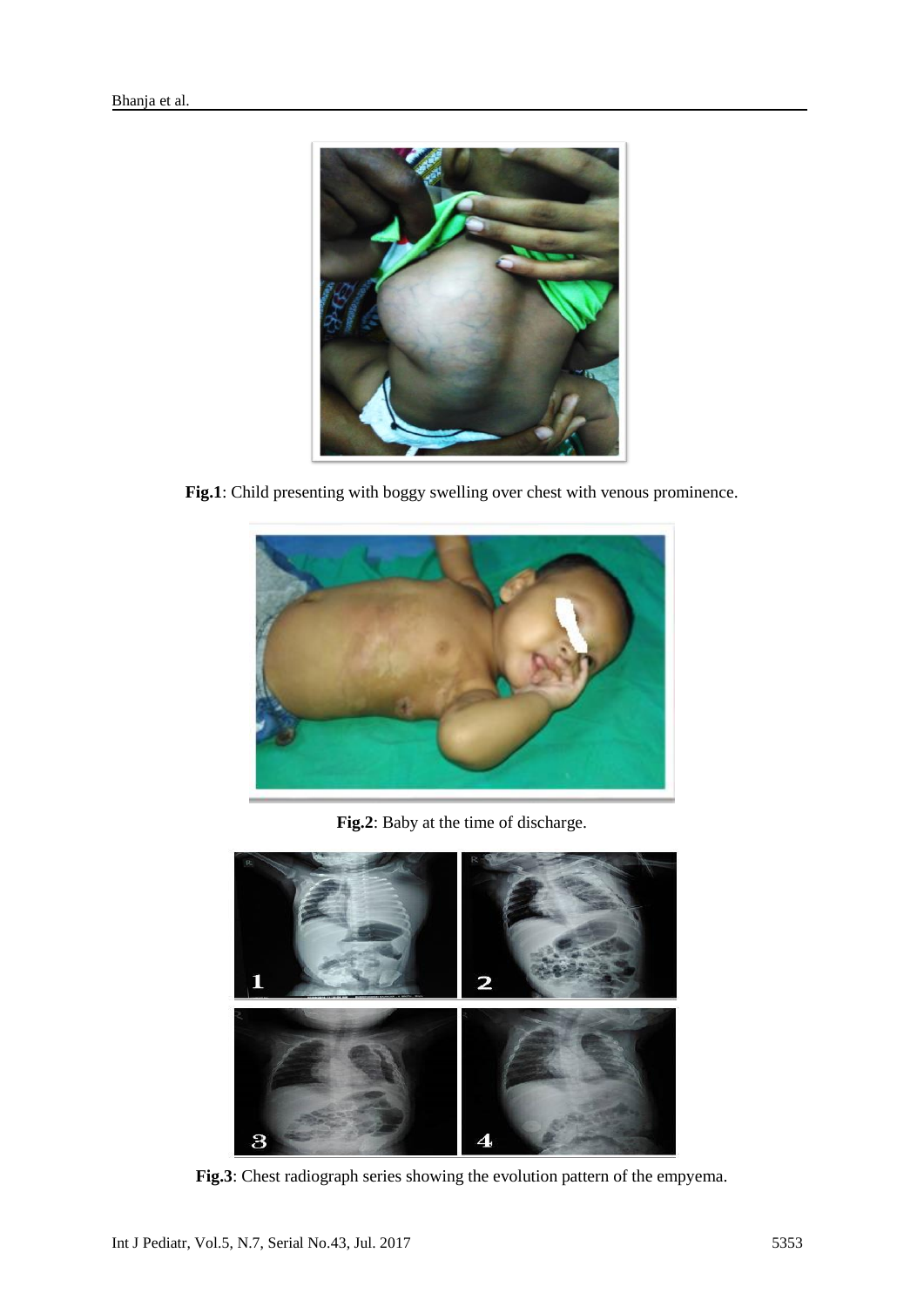## **3- DISCUSSION**

 Empyema necessitans is one of the rare complications of empyema. It is a result of long standing underlying lung infection. Staphylococcal infections are now shown to outnumber streptococcal infections as the leading cause in countries where widespread pneumococcal vaccination occurs (3). Empyema is occurs in 5-10% of children with bacterial pneumonia and in up to 86% children with necrotizing pneumonia (1). Bronchopleural fistulas and pyopneumothorax are common complications seen associated with empyema. Also associated are purulent pericarditis, pulmonary abscesses, peritonitis from extension through diaphragm and osteomyelitis of rib although rare. Empyema necessitans is one rare presentation. Especially in our set up this was  $1<sup>st</sup>$  incidence of such a case, thereby suggesting the rarity of such a presentation. Several studies and case reports over the year have pointed to the fact that empyema necessitans is one of the rarest presentations of empyema (4).

Akgul et al. (5) found only nine cases of empyema necessitans in his study period of over a 4 years in Turkey. Hoffman (6), in his study reported a prevalence of 3.2% in United Kingdom. Not much data is available regarding the prevalence of empyema in our region, thereby suggesting the rarity of the presentation.

Empyema necessitans is a result of neglected or inadequately treated empyema. It presents in patients with underlying pulmonary disease and a swelling over the hemithorax. The goals of treatment of any empyema would include sterilizing the pleural cavity, controlling the infection, draining the fluid, thereby allowing the lung to expand and restore normal function (7). Failure to do so in appropriate time results in a presentation of Empyema necessitans where the uncontrolled effusion extends into the chest wall following the path of least resistance. Parsons et al., recommend that most cases can be managed successfully with an intercostal chest tube insertion a drainage, along with appropriate antibiotic therapy. Based on available evidence, thoracotomy with decortication, in children, may provide the most effective treatment when compared with Video assisted thoracoscopic surgery (VATS) and chest tube drainage with or without intrapleural fibrinolytic therapy (8).

Delaying drainage increases the risk of occurrence of complications like Empyema necessitans and thereby increases morbidity and potentially mortality. The most challenging part of managing our case was to identify the disease as a case of empyema necessitans, early intervention and removing the pus by means of an ICD, thereby relieving the respiratory distress of the patient. Once the distress settled intravenous antibiotic regimen worked well in improving the baby.

# **4- CONCLUSION**

 Empyema if not diagnosed or treated at the right time, can present with an uncommon presentation like Empyema necessitans. Prompt management and intervention with proper antibiotic cover can prevent such occurrences and thereby reduce the morbidity and mortality associated with the disease.

# **5- CONFLICT OF INTEREST:** None.

# **6- ACKNOWLEDGMENT**

Authors thank the authorities of North Bengal Medical College and Hospital, Darjeeling, India for allowing us to report the case.

## **7- REFERENCES**

1. Winnie GB, Lossef SV. Pleurisy, Pleural Effusions, and Empyema. In: Kliegman RM et al. editor. Nelson Text Book of Pediatrics, Volume 2, 20<sup>th</sup> ed. Elsevier; 2016. pp. 2134-5.